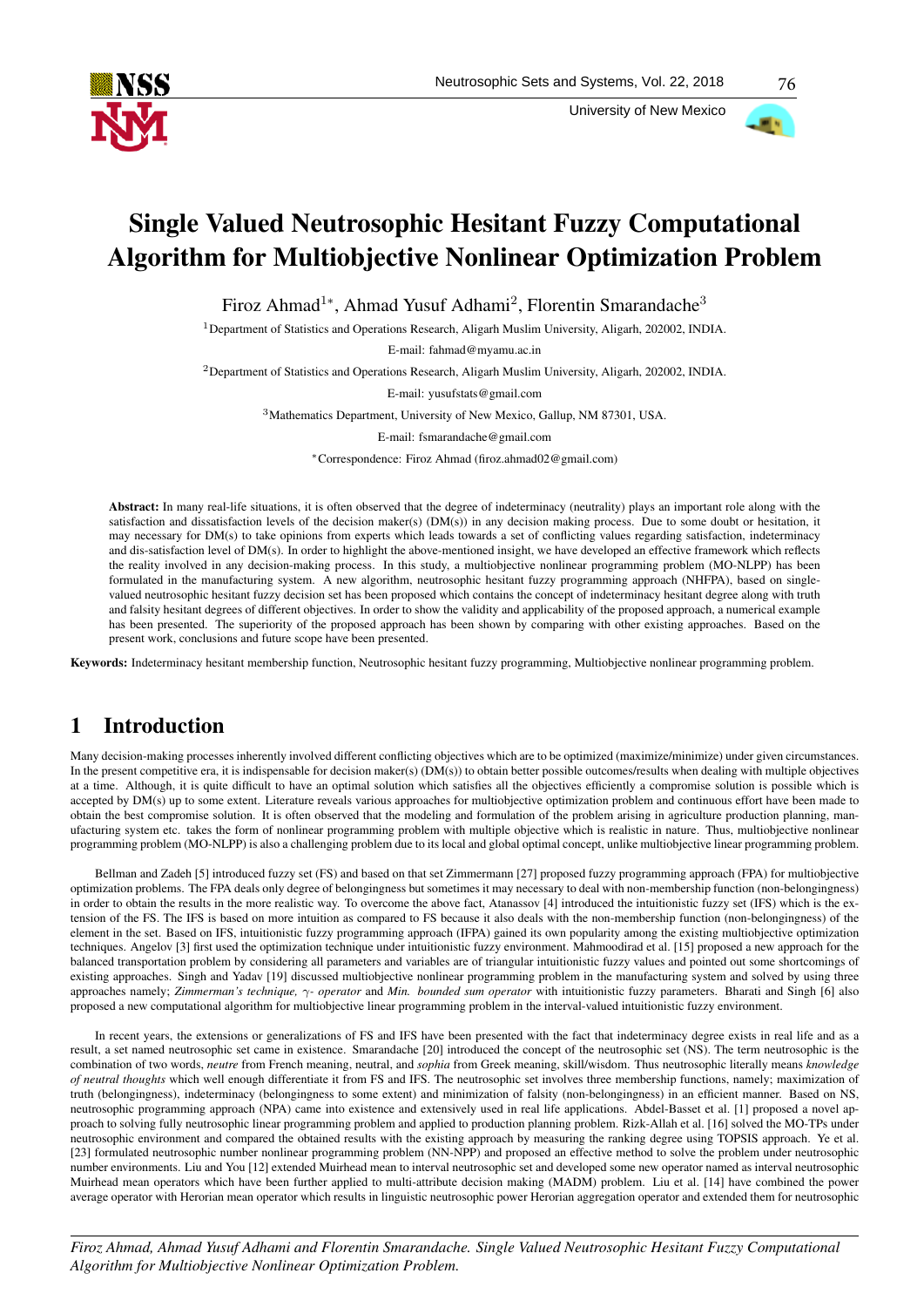information process. Ahmad and Adhami [2] have also solved the nonlinear transportation problem with fuzzy parameters using neutrosophic programming approach and compared the solution results with other existing approaches. Liu and Shi [10] have introduced the valued neutrosophic uncertain linguistic set and developed some operators which have been further used to multi-attribute group decision making (MAGDM) problem. Liu and Teng [11] have proposed some normal neutrosophic operator based on normal neutrosophic numbers and developed an MADM method based on neutrosophic number generalized weighted power averaging operator. Zhang et al. [25] have proposed some new MAGDM methods in which the attributes are interactive in the form of the interval-valued hesitant uncertain linguistic number. Liu and Zhang [13] have extended the Maclaurian symmetric mean operator to single-valued trapezoidal neutrosophic numbers and developed a method to deal with MAGDM problem based on single-valued trapezoidal neutrosophic weighted Maclaurian symmetric mean operator.

Sometimes, the DM(s) is(are) not sure about the single specific value of the parameters in the set due to doubt or incomplete information but a set of different conflicting values may possible to represent the membership degree for any element to the set. In order to deal with the above fact, Torra and Narukawa [21] introduced the concept of the hesitant fuzzy set (HFS). The HFS is the generalization of fuzzy set and is very useful tools by ensuring the active involvement of different experts' opinions in the decision-making process. Based on HFS, hesitant fuzzy programming approach (HFPA) has been developed which incontinently allows the DM(s) to collaborate with experts in order to collect their incompatible opinions. Bharati [7] developed the hesitant computational algorithm for multiobjective linear programming problem and applied to production planning problem. Zhang et al. [24] developed a hesitant fuzzy programming technique to deal with multi-criteria decision-making problems within the hesitant fuzzy elements environment. Zhou and Xu [26] proposed new portfolio selection and risk investment approaches under hesitant fuzzy environment. All the above-discussed sets have its own limitations regarding the existence of each element in the set. In brief, FS deals only the membership degree of the element in the set whereas IFS considers both membership and non-membership degree of the element in the set simultaneously. NS is the generalization of FS and IFS because it allows the DM(s) to implement the thoughts of neutrality which gives the indeterminacy membership degree for an element to the set. Furthermore, HFS is also an extension of FS as its membership is represented by a set of different conflicting values in the set. Based on the above-mentioned sets, various optimization techniques such as fuzzy optimization techniques, intuitionistic fuzzy optimization techniques, neutrosophic optimization techniques, and hesitant fuzzy optimization techniques have been developed and widely used to solve multiobjective optimization problem which usually exists in real life.

In real life, hesitancy is the most trivial issue in the decision-making process. To deal with it, HFS may be used as an appropriate tool by assigning a set of different membership degree for an element in the set. The limitation of HFS is that it only represents the truth hesitant membership degree and does not deals with indeterminacy hesitant membership degree and falsity hesitant membership degree for an element in the set which arises due to inconsistent, imprecise, inappropriate and incomplete information. On the other hand, a single-valued neutrosophic set (SVNS) is a special case of NS which provides an additional opportunity to the DM(s) by incorporating the thoughts of neutrality. It is only confined to the truth, indeterminacy and a falsity membership degree for an element to the set. It can not ensure the interference of a set of membership values due to doubt and consequently the involvement of different experts' opinions in the decision-making process. The crucial situation arises when the two aspects namely; hesitations and neutral thoughts exist simultaneously in the decisionmaking process. In this case, HFS and SVNS may not be an appropriate tool to represent the situation in an efficient and effective manner. Thus, this kind of situations are beyond the scope of FS, IFS, SVNS, and HFS and consequently beyond the scope of FPA, IFPA, NPA, and HFPA to decision making process respectively. Therefore, truth, indeterminacy and the falsity situations under hesitant uncertainty is more practical terminology in real life optimization problems.

To get rid of the above limitations, Ye [22] investigated a new set named single-valued neutrosophic hesitant fuzzy set (SVNHFS) which is the combination of HFS and SVNS respectively. The SVNHFS contemplate over truth hesitant fuzzy membership, indeterminacy hesitant fuzzy membership and the falsity hesitant fuzzy membership degrees for an element to the set. Biswas et al. [8] discussed multi-attribute decision-making problems in which the rating values are expressed with single-valued neutrosophic hesitant fuzzy set information and proposed grey relational analysis method for multi-attribute decision making. Sahin and Liu [17] investigated correlation and correlation coefficient of SVNHFSs and discussed its applications in the decision-making process. Biswas et al. [9] proposed a variety of distance measures for single-valued neutrosophic sets and applied these measures to multi-attribute decision-making problems. In this present study, a new computational method, neutrosophic hesitant fuzzy programming approach (NHFPA) has been proposed to obtain the best possible solution of MO-NLPP which is based on SVNHFS. The proposed NHFPA involves the three membership function, namely; maximization of truth hesitant fuzzy (belongingness), indeterminacy hesitant fuzzy (belongingness to some extent) and minimization of falsity hesitant fuzzy (non-belongingness) in an emphatic manner.

To best of our knowledge, no such method has been proposed in the literature to solve the MO-NLPP. The proposed method covers different aspects of impreciseness, vagueness, inaccuracy, the incompleteness that are often encountered in real life optimization problems and provides flexibility in the decisionmaking process. The remarkable point is that the proposed approach actively seeks opinions from different experts under the neutrosophic environment which is more practical in real life situations and strongly concerned with the involvement of distinguished experts in order to make the fruitful decision. The neutral/indeterminacy hesitant fuzzy concept involved in single-valued neutrosophic hesitant fuzzy set leads towards the future research scope in this domain.

The rest of the paper has been summarized as follows:

In section 2, the preliminaries regarding neutrosophic set, hesitant fuzzy set, and single-valued neutrosophic hesitant fuzzy set have been discussed while section 3 represents the problem formulation and development of the proposed neutrosophic hesitant fuzzy programming approach (NHFPA). In section 4, a numerical study has been presented in order to show the applicability and validity of the proposed approach. A comparative study has also done with other existing approaches. Finally, conclusions and future scope have been discussed based on the present work in section 5.

### 2 Preliminaries

#### 2.1 Neutrosophic Set (NS)

**Definition 2.1.1:** [20] Let X be a universe discourse such that  $x \in X$ , then a neutrosophic set A in X is defined by three membership functions namely, truth  $T_A(x)$ , indeterminacy  $I_A(x)$  and a falsity  $F_A(x)$  and is denoted by the following form:

$$
A = \{ \langle x, T_A(x), I_A(x), F_A(x) \rangle \mid x \in X \} \tag{1}
$$

where  $T_A(x)$ ,  $I_A(x)$  and  $F_A(x)$  are real standard or non-standard subsets belong to  $]0^-$ ,  $1^+$ [, also given as,  $T_A(x) : X \to ]0^-$ ,  $1^+$ [,  $I_A(x) : X \to ]0^-$ ,  $1^+$ [, and  $F_A(x): X \to ]0^-$ ,  $1^+$ . There is no restriction on the sum of  $T_A(x)$ ,  $I_A(x)$  and  $F_A(x)$ , so we have,

$$
0^- \leq \sup T_A(x) + I_A(x) + \sup F_A(x) \leq 3^+ \tag{2}
$$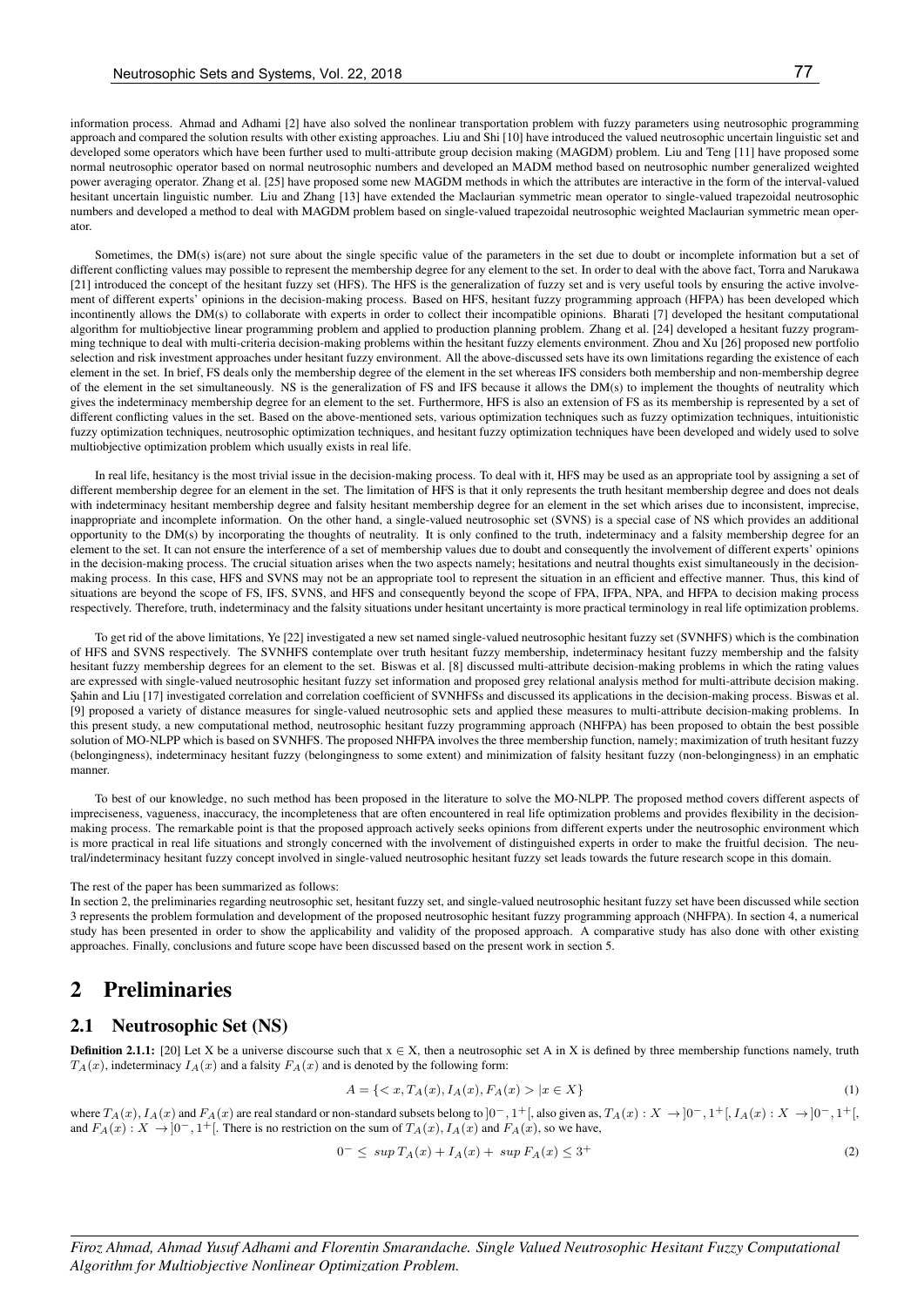**Definition 2.1.2:** [20] A single valued neutrosophic set A over universe of discourse X is defined as

$$
A = \{ \langle x, T_A(x), I_A(x), F_A(x) \rangle \mid x \in X \}
$$
\n(3)

where  $T_A(x)$ ,  $I_A(x)$  and  $F_A(x) \in [0,1]$  and  $0 \le T_A(x) + I_A(x) + F_A(x) \le 3$  for each  $x \in X$ .

#### 2.2 Hesitant Fuzzy Set (HFS)

**Definition 2.2.1:** [21] Let there be a fixed set X; a hesitant fuzzy set A on X is defined in terms of a function  $h_A(x)$  that when applied to X returns a finite subset of [0,1] and mathematically can be represented as follows:

$$
A = \{ \langle x, h_A(x) \rangle \mid x \in X \} \tag{4}
$$

where  $h_A(x)$  is a set of some different values in [0,1], denoting the possible membership degrees of the element  $x \in X$  to A. Also, we call  $h_A(x)$  a hesitant fuzzy element.

**Definition 2.2.2:** [21] For a given hesitant fuzzy element h, its lower and upper bounds are defined as  $h^-(x) = min \; h(x)$  and  $h^+(x) = max \; h(x)$ , respectively.

#### 2.3 Single Valued Neutrosophic Hesitant Fuzzy Set (SVNHFS)

**Definition 2.3.1:** [22] Let there be a fixed set  $X$ ; an SVNHFS on  $X$  is defined as follows:

$$
N_h = \{ \langle x, T_h(x), I_h(x), F_h(x) \rangle \mid x \in X \}
$$
\n<sup>(5)</sup>

where  $T_h(x)$ ,  $I_h(x)$  and  $F_h(x)$  are three sets of some values in [0,1], denoting the possible truth hesitant membership degree, indeterminacy hesitant membership degree and the falsity hesitant membership degree of the element  $x \in X$  to the set  $N_h$ , respectively, with the conditions  $0 \le \alpha$ ,  $\beta$ ,  $\gamma \le 1$  and  $0 \le \alpha^+, \beta^+, \gamma^+ \le 3$ , where  $\alpha \in T_h(x)$ ,  $\beta \in I_h(x)$ ,  $\gamma \in F_h(x)$  with  $\alpha^+ \in T_h^+(x) = \bigcup_{\alpha \in T_h(x)} max\{\alpha\}$ ,  $\beta^+ \in I_h^+(x) = \bigcup_{\beta \in I_h(x)} max\{\beta\}$  and  $\gamma^+ \in F_h^+(x) = \bigcup_{\gamma \in F_h(x)} max\{\gamma\}$  for all  $x \in X$ .<br>For simplicity, the three-tuple  $N_h(x) = \{T_h(x), I_h(x), F_h(x)\}$  is called a single-valued neutrosophic hesitant fuzzy element (SVNHFE) or triple hesitant

fuzzy element.

From Definition 2.3.1, it is clear that the SVNHFS comprises three different kinds of membership functions, namely; truth hesitant membership function, indeterminacy hesitant membership function and the falsity hesitant membership function, which consequently results in a more reliable framework and provides pliable access to assign values for each element in the domain, and can deal with three kind of hesitancy in this situation at a time. Thus, classical sets, including fuzzy sets, intuitionistic fuzzy sets, single-valued neutrosophic sets, hesitant fuzzy sets, can be considered as special cases of SVNHFSs (see [22]). Fig. 1 shows the graphical representation of classical sets to SVNHFSs.



Figure 1: Diagrammatic coverage of classical sets to SVNHFSs.

**Definition 2.3.2:** [22] Let  $N_{h_1}$  and  $N_{h_2}$  be two SVNHFSs in a fixed set X; then their union can be defined as follows:

$$
N_{h_1} \cup N_{h_2} = \{T_h \in (T_{h_1} \cup T_{h_2}) | T_h \ge \max \left( \min \{T_{h_1} \cup T_{h_2} \} \right),
$$
  
\n
$$
I_h \in (I_{h_1} \cup I_{h_2}) | I_h \le \min \left( \max \{I_{h_1} \cup I_{h_2} \} \right),
$$
  
\n
$$
F_h \in (F_{h_1} \cup F_{h_2}) | F_h \le \min \left( \max \{F_{h_1} \cup F_{h_2} \} \right) \}
$$

**Definition 2.3.3:** [22] Let  $N_{h_1}$  and  $N_{h_2}$  be two SVNHFSs in a fixed set X; then their intersection can be defined as follows:

$$
N_{h_1} \cap N_{h_2} = \{ T_h \in (T_{h_1} \cap T_{h_2}) | T_h \le \min \left( \max \{ T_{h_1} \cap T_{h_2} \} \right),
$$
  
\n
$$
I_h \in (I_{h_1} \cap I_{h_2}) | I_h \ge \max \left( \min \{ I_{h_1} \cap I_{h_2} \} \right),
$$
  
\n
$$
F_h \in (F_{h_1} \cap F_{h_2}) | F_h \ge \max \left( \min \{ F_{h_1} \cap F_{h_2} \} \right) \}
$$

### 3 Problem formulation and solution algorithm

#### 3.1 General mathematical model of multiobjective nonlinear programming problem (MO-NLPP)

Generally, a mathematical programming problem is said to be nonlinear programming problem (NLPP) if either objective function, constraints or both are realvalued nonlinear functions. The objective function(s) is (are) to be optimized (minimize or maximize) under the given constraints. The classical multiobjective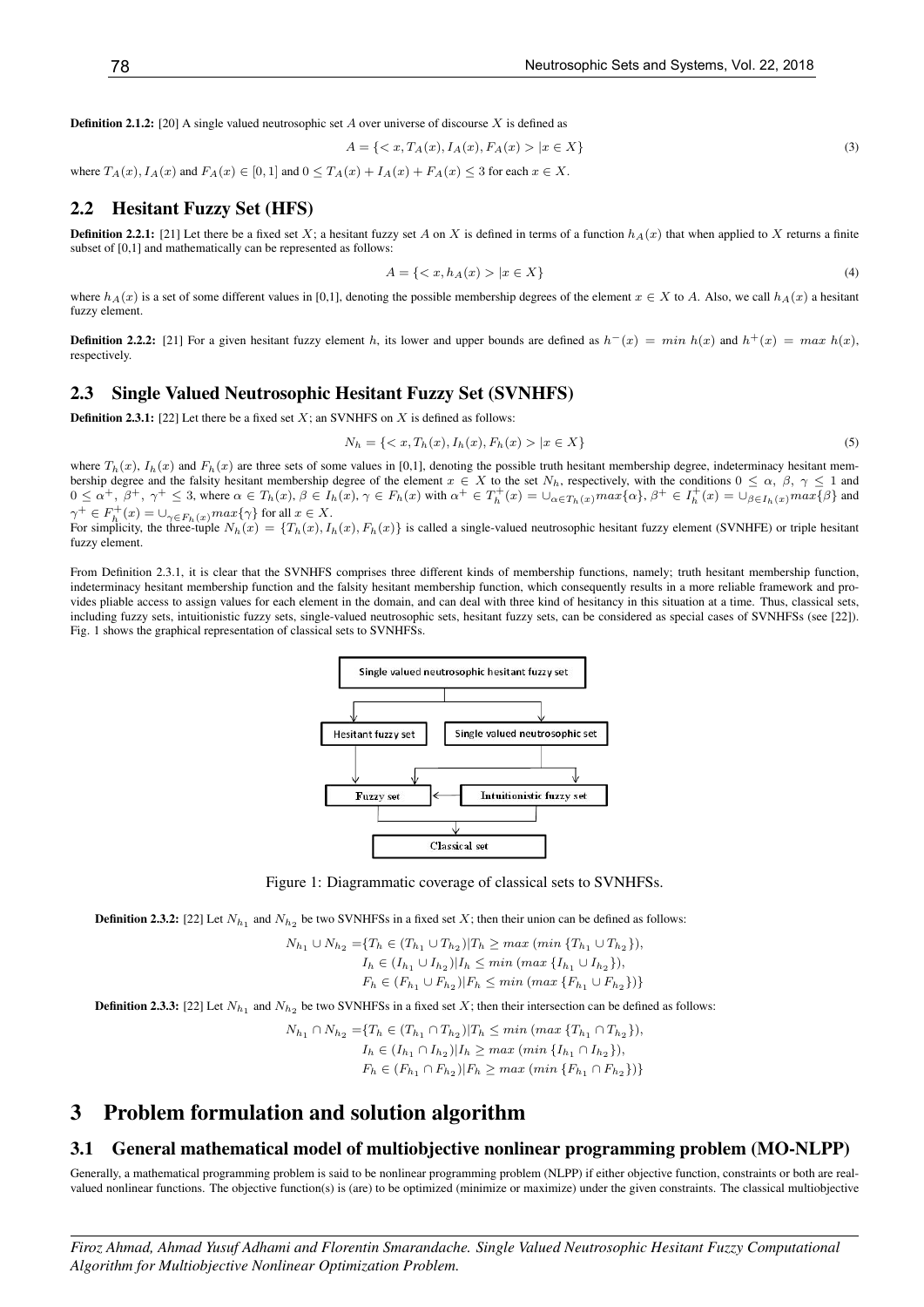nonlinear programming problem (MO-NLPP) is represented in  $M_1$ .

$$
\mathbf{M}_1: Optimize Z_k(x), k = 1, 2, ..., K,
$$
  
s.t  $g_j(x) \le d_j, j = 1, 2, ..., m_1,$   
 $g_j(x) \ge d_j, j = m_1 + 1, m_1 + 2, ..., m_2,$   
 $g_j(x) = d_j, j = m_2 + 1, m_2 + 2, ..., m,$   
 $x \ge 0.$ 

where, either  $Z_k$ ,  $(k = 1, 2, ..., K)$ ,  $g_j$ ,  $(j = 1, 2, ..., m)$  or both may be real valued nonlinear functions.  $x = (x_1, x_2, ..., x_q)$  is a set of decision variables.

#### 3.2 Development of proposed neutrosophic hesitant fuzzy programming approach (NHFPA)

In this study, a new approach based on single-valued neutrosophic hesitant fuzzy set to solve MO-NLPP has been investigated. The proposed approach is based on the hybrid combination of the two sets, namely; neutrosophic set (Smarandache [20]) and hesitant fuzzy set (Torra and Narukawa [21]) respectively. The proposed neutrosophic hesitant fuzzy programming approach (NHFPA) introduces more realistic aspects in dealing with the indeterminacy hesitation present in the decision-making problem. The interesting point is that the proposed NHFPA also considers the conflicting opinions of different experts regarding some parameters in real life problem which enables the DM(s) to obtain the adequate results under neutrosophic environment.

According to Bellman and Zadeh [5], the fuzzy set includes three concepts, namely; fuzzy decision (D), fuzzy goal (G) and fuzzy constraints (C) and incorporated these concepts in many real-life applications of decision-making under fuzzy environment. So, the fuzzy decision set is defined as follows:

$$
D = G \cap C \tag{6}
$$

Consequently, the neutrosophic hesitant fuzzy decision set  $D_h^N$ , with neutrosophic hesitant objectives and constraints, is defined as follows:

$$
\begin{aligned} D_h^N = G \cap C & = (\cap_{k=1}^K D_k)(\cap_{i=1}^m C_i) \\ & = \{x, \, T_D(x), \, I_D(x), \, F_D(x)\} \\ & = \{T_D \in (T_{G_h} \cap T_{C_h}) \, | \, T_D \leq \min \left( \max \, \{T_{G_h} \cap T_{C_h} \} \right), \\ I_D \in (I_{G_h} \cap I_{C_h}) \, | \, I_D \geq \max \left( \min \, \{I_{G_h} \cap I_{C_h} \} \right), \\ F_D \in (F_{G_h} \cap F_{C_h}) \, | \, F_D \geq \max \left( \min \, \{F_{G_h} \cap F_{C_h} \} \right) \} \end{aligned}
$$

Where,  $T_D(x)$ ,  $I_D(x)$  and  $F_D(x)$  are a set of degree of acceptance of neutrosophic hesitant fuzzy decision solution under single-valued neutrosophic hesitant fuzzy decision set. Fig.2 shows the neutrosophic hesitant fuzzy membership degree for the objective function.

On solving each objective function individually, we have k solutions set,  $X^1, X^2, ..., X^k$ , after that the obtained solutions are substituted in each objective function to determine the lower and upper bound for each objective as given below:

$$
U_k = \max[Z_k(X^k)] \text{ and } L_k = \min[Z_k(X^k)] \quad \forall \ k = 1, 2, 3, ..., K. \tag{7}
$$

Now, we can define the different hesitant membership function more elaborately under neutrosophic hesitant fuzzy environment as follows:



Figure 2: Graphical representation of neutrosophic hesitant fuzzy membership of objective function.

 $\textbf{C}$ ase – I : For maximization type objective function.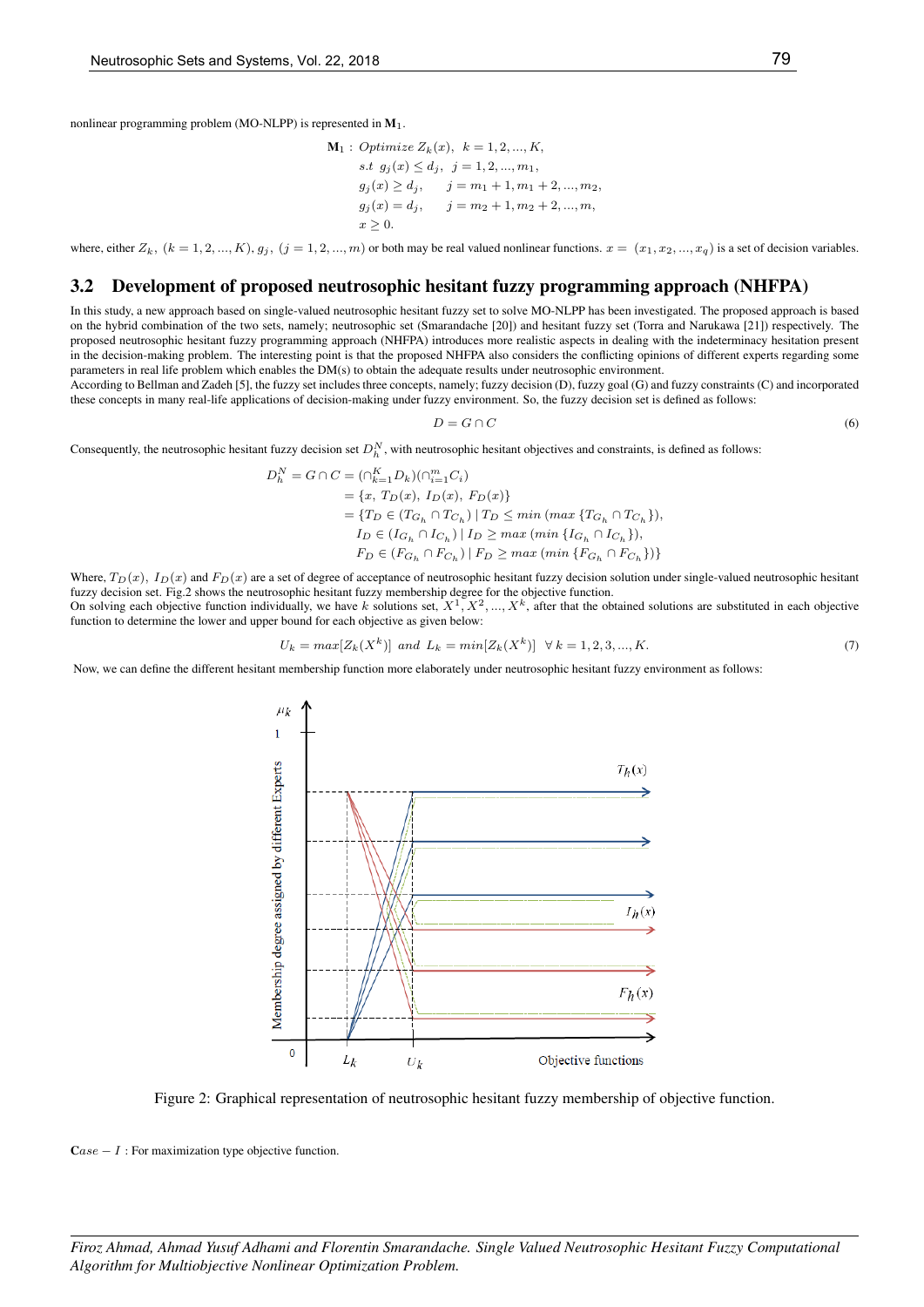The truth hesitant-membership functions:

$$
T_{h+}^{E_1}(Z_k(x)) = \begin{cases} 0 & \text{if } Z_k(x) < L_k \\ \alpha_1 \frac{(Z_k(x))^t - (L_k)^t}{(U_k)^t - (L_k)^t} & \text{if } L_k \le Z_k(x) \le U_k \\ 1 & \text{if } Z_k(x) > U_k \end{cases} \tag{8}
$$

$$
T_{h+}^{E_2}(Z_k(x)) = \begin{cases} \n\alpha_2 \frac{(Z_k(x))^t - (L_k)^t}{(U_k)^t - (L_k)^t} & \text{if } L_k \le Z_k(x) \le U_k \\
1 & \text{if } Z_k(x) > U_k\n\end{cases} \tag{9}
$$

$$
T_{h^{+}}^{E_{n}}(Z_{k}(x)) = \begin{cases} 0 & \text{if } Z_{k}(x) < L_{k} \\ \alpha_{n} \frac{(Z_{k}(x))^{t} - (L_{k})^{t}}{(U_{k})^{t} - (L_{k})^{t}} & \text{if } L_{k} \le Z_{k}(x) \le U_{k} \\ 1 & \text{if } Z_{k}(x) > U_{k} \end{cases}
$$
(10)

The indeterminacy hesitant-membership functions:

$$
I_{h+}^{E_1}(Z_k(x)) = \begin{cases} 0 & \text{if } Z_k(x) < L_k \\ \beta_1 \frac{(Z_k(x))^t - (L_k)^t}{(s_k)^t} & \text{if } L_k \le Z_1(x) \le L_k + s_k \\ 1 & \text{if } Z_k(x) > L_k + s_k \end{cases} \tag{11}
$$
\n
$$
I_{h+}^{E_2}(Z_k(x)) = \begin{cases} 0 & \text{if } Z_k(x) < L_k \\ \beta_2 \frac{(Z_k(x))^t - (L_k)^t}{(s_k)^t} & \text{if } L_k \le Z_k(x) \le L_k + s_k \end{cases} \tag{12}
$$

$$
I_{h+}^{E_2}(Z_k(x)) = \begin{cases} \beta_2 \frac{(Z_k(x))^t - (L_k)^t}{(s_k)^t} & \text{if } L_k \le Z_k(x) \le L_k + s_k \\ 1 & \text{if } Z_k(x) > L_k + s_k \end{cases}
$$
(12)

$$
I_{h^{+}}^{E_{n}}(Z_{k}(x)) = \begin{cases} 0 & \text{if } Z_{k}(x) < L_{k} \\ \beta_{n} \frac{(Z_{k}(x))^{t} - (L_{k})^{t}}{(s_{k})^{t}} & \text{if } L_{k} \le Z_{k}(x) \le L_{k} + s_{k} \\ 1 & \text{if } Z_{k}(x) > L_{k} + s_{k} \end{cases}
$$
(13)

The falsity hesitant-membership functions:

$$
F_{h+}^{E_1}(Z_k(x)) = \begin{cases} 1 & \text{if } Z_k(x) < L_k + t_k \\ \gamma_1 \frac{(U_k)^t - (Z_k(x))^t - (t_k)^t}{(U_k)^t - (L_k)^t - (t_k)^t} & \text{if } L_k + t_k \le Z_k(x) \le U_k \\ 0 & \text{if } Z_k(x) > U_k \end{cases} \tag{14}
$$

$$
F_{h+}^{E_2}(Z_k(x)) = \begin{cases} 1 & \text{if } Z_k(x) < L_k + t_k \\ \gamma_2 \frac{(U_k)^t - (Z_k(x))^t - (t_k)^t}{(U_k)^t - (L_k)^t - (t_k)^t} & \text{if } L_k + t_k \le Z_k(x) \le U_k \\ 0 & \text{if } Z_k(x) > U_k \end{cases} \tag{15}
$$

$$
F_{h^{+}}^{E_{n}}(Z_{k}(x)) = \begin{cases} 1 & \text{if } Z_{k}(x) < L_{k} + t_{k} \\ \gamma_{n} \frac{(U_{k})^{t} - (Z_{k}(x))^{t} - (t_{k})^{t}}{(U_{k})^{t} - (L_{k})^{t} - (t_{k})^{t}} & \text{if } L_{k} + t_{k} \le Z_{k}(x) \le U_{k} \\ 0 & \text{if } Z_{k}(x) > U_{k} \end{cases}
$$
(16)

where parameter  $t > 0$  and  $s_k, t_k \in (0, 1)$   $\forall k$ , are indeterminacy and falsity tolerance values, which is assigned by DM(s) and  $h^+$  represents the maximization type hesitant objective function.

. .. .

. ... . ...

 $T_{h+}^{E_1}(Z_k(x))$ ,  $I_{h+}^{E_1}(Z_k(x))$ ,  $F_{h+}^{E_1}(Z_k(x))$  are truth, indeterminacy and the falsity-hesitant-membership degrees assigned by  $1^{st}$  expert.  $T_{h+}^{E_2}(Z_k(x))$ ,  $I_{h+}^{E_2}(Z_k(x))$ ,  $F_{h+}^{E_2}(Z_k(x))$  are truth, indeterminacy and the falsity-hesitant-membership degrees assigned by  $2^{nd}$  expert. ...... ......

 $T_{h+}^{E_n}(Z_k(x))$ ,  $I_{h+}^{E_n}(Z_k(x))$ ,  $F_{h+}^{E_n}(Z_k(x))$  are truth, indeterminacy and the falsity-hesitant-membership degrees assigned by  $n^{th}$  expert.

 $\textbf{C}$ ase – II : For minimization type objective function. The truth hesitant-membership functions:

$$
T_{h}^{E_1}(Z_k(x)) = \begin{cases} 1 & \text{if } Z_k(x) < L_k \\ \alpha_1 \frac{(U_k)^t - (Z_k(x))^t}{(U_k)^t - (L_k)^t} & \text{if } L_k \le Z_k(x) \le U_k \\ 0 & \text{if } Z_k(x) > U_k \end{cases}
$$
(17)

$$
T_{h}^{E_2}(Z_k(x)) = \begin{cases} 1 & \text{if } Z_k(x) < L_k \\ \alpha_2 \frac{(U_k)^t - (Z_k(x))^t}{(U_k)^t - (L_k)^t} & \text{if } L_k \le Z_k(x) \le U_k \\ 0 & \text{if } Z_k(x) > U_k \end{cases}
$$
(18)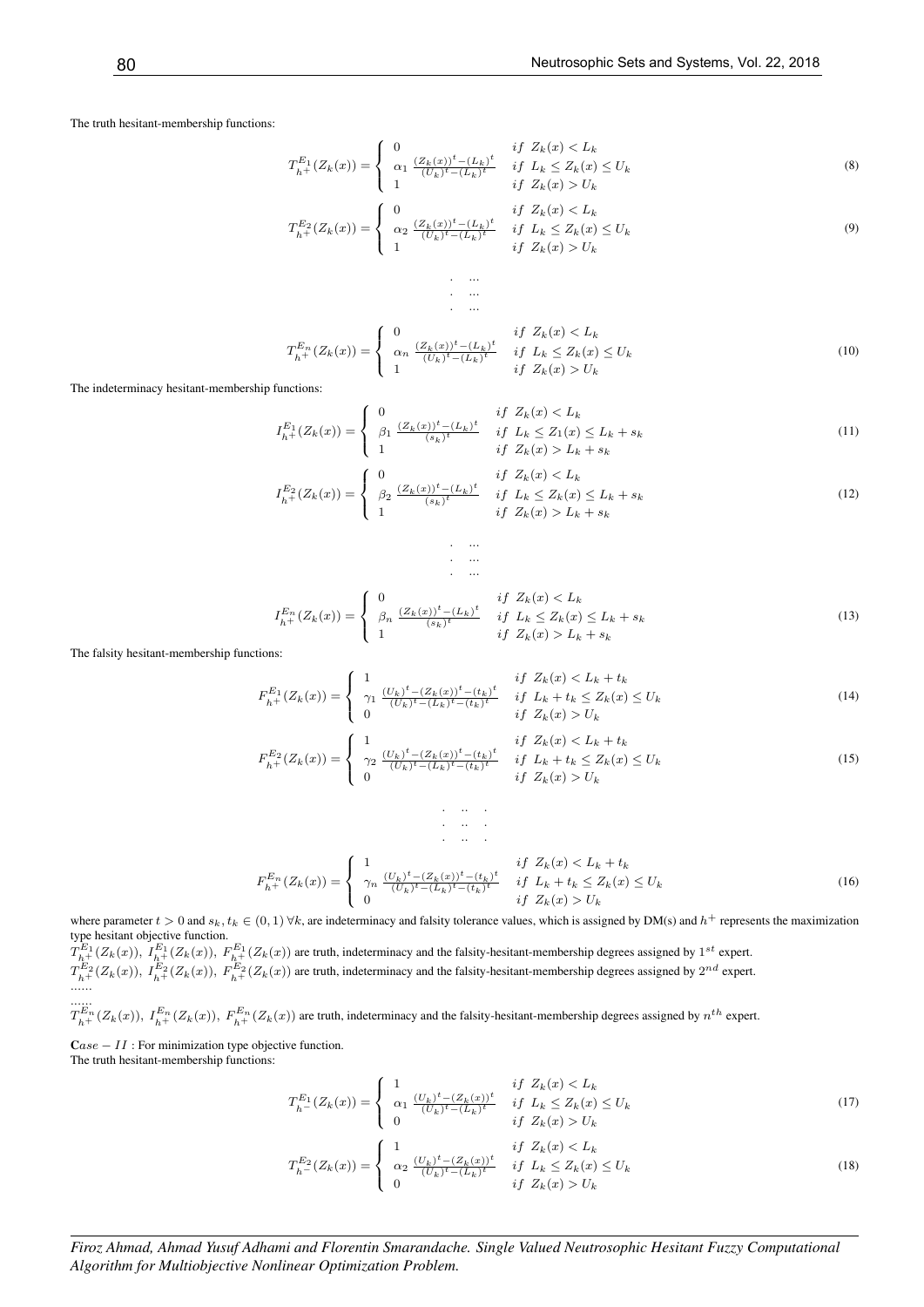$$
T_{h^-}^{E_n}(Z_k(x)) = \begin{cases} 1 & \text{if } Z_k(x) < L_k \\ \alpha_n \frac{(U_k)^t - (Z_k(x))^t}{(U_k)^t - (L_k)^t} & \text{if } L_k \le Z_k(x) \le U_k \\ 0 & \text{if } Z_k(x) > U_k \end{cases}
$$
(19)

 $\ddot{\phantom{a}}$ .

. ...

The indeterminacy hesitant-membership functions:

$$
I_{h}^{E_1}(Z_k(x)) = \begin{cases} 1 & \text{if } Z_k(x) < U_k - s_k \\ \beta_1 \underbrace{(U_k)^t - (Z_k(x))^t}_{(s_k)^t} & \text{if } U_k - s_k \le Z_k(x) \le U_k \\ 0 & \text{if } Z_k(x) > U_k \end{cases} \tag{20}
$$

$$
I_{h}^{E_2}(Z_k(x)) = \begin{cases} 1 & \text{if } Z_k(x) < U_k - s_k \\ \beta_2 \xrightarrow{(U_k)^t - (Z_k(x))^t} & \text{if } U_k - s_k \le Z_k(x) \le U_k \\ 0 & \text{if } Z_k(x) > U_k \end{cases} \tag{21}
$$

$$
I_{h^-}^{E_n}(Z_k(x)) = \begin{cases} 1 & \text{if } Z_k(x) < U_k - s_k \\ \beta_n \frac{(U_k)^t - (Z_k(x))^t}{(s_k)^t} & \text{if } U_k - s_k \le Z_k(x) \le U_k \\ 0 & \text{if } Z_k(x) > U_k \end{cases}
$$
(22)

The falsity hesitant-membership functions:

$$
F_{h}^{E_1}(Z_k(x)) = \begin{cases} 0 & \text{if } Z_k(x) < L_k + t_k \\ \gamma_1 \frac{(Z_k(x))^{t} - (L_k)^t - (t_k)^t}{(U_k)^t - (L_k)^t - (t_k)^t} & \text{if } L_k + t_k \le Z_k(x) \le U_k \\ 1 & \text{if } Z_k(x) > U_k \end{cases} \tag{23}
$$

$$
F_{h-}^{E_2}(Z_k(x)) = \begin{cases} 0 & \text{if } Z_k(x) < L_k + t_k\\ \gamma_2 \frac{(Z_k(x))^{t} - (L_k)^t - (t_k)^t}{(U_k)^t - (L_k)^t - (t_k)^t} & \text{if } L_k + t_k \le Z_k(x) \le U_k\\ 1 & \text{if } Z_k(x) > U_k \end{cases} \tag{24}
$$

$$
F_{h^-}^{E_n}(Z_k(x)) = \begin{cases} 0 & \text{if } Z_k(x) < L_k + t_k \\ \gamma_n \frac{(Z_k(x))^t - (L_k)^t - (t_k)^t}{(U_k)^t - (L_k)^t - (t_k)^t} & \text{if } L_k + t_k \le Z_k(x) \le U_k \\ 1 & \text{if } Z_k(x) > U_k \end{cases}
$$
(25)

where parameter  $t > 0$  and  $s_k$ ,  $t_k \in (0, 1)$   $\forall k$ , are indeterminacy and falsity tolerance values, which is assigned by DM(s) and  $h^-$  represents the minimization type hesitant objective function. type hesitant objective function.

. ... . ...

 $T_{h-}^{E_1}(Z_k(x))$ ,  $I_{h-}^{E_1}(Z_k(x))$ ,  $F_{h-}^{E_1}(Z_k(x))$  are truth, indeterminacy and the falsity-hesitant-membership degrees assigned by  $1^{st}$  expert.  $T_{h-}^{E_2}(Z_k(x))$ ,  $I_{h-}^{E_2}(Z_k(x))$ ,  $F_{h-}^{E_2}(Z_k(x))$  are truth, indeterminacy and the falsity-hesitant-membership degrees assigned by  $2^{nd}$  expert. ...... ......

 $T_{h^-}^{E_n}(Z_k(x))$ ,  $I_{h^-}^{E_n}(Z_k(x))$ ,  $F_{h^-}^{E_n}(Z_k(x))$  are truth, indeterminacy and the falsity-hesitant-membership degrees assigned by  $n^{th}$  expert.

Let  $T_h^{En} = min (T_{h_1}^{En}, T_{h_2}^{En}), I_h^{En} = min (T_{h_1}^{En}, T_{h_2}^{En})$  and  $F_h^{En} = max (F_{h_1}^{En}, F_{h_2}^{En}) \forall k = 1, 2, ..., K$ . Now, the motive is to determine the highest degree of satisfaction for DM(s) by establishing a balance between objec The neutrosophic hesitant fuzzy model for MO-NLPP  $(M_1)$  can be represented as follows:

$$
\mathbf{M}_2: Max \ min_{k=1,2,3,...,K} T_h^{E_n}(Z_k(x))
$$
  
\n
$$
Max \ min_{k=1,2,3,...,K} I_h^{E_n}(Z_k(x))
$$
  
\n
$$
Min \ max_{k=1,2,3,...,K} F_h^{E_n}(Z_k(x))
$$
  
\n
$$
s.t \ g_j(x) \le d_j, \ j = 1,2,...,m_1,
$$
  
\n
$$
g_j(x) \ge d_j, \ j = m_1 + 1, m_1 + 2, ..., m_2,
$$
  
\n
$$
g_j(x) = d_j, \ j = m_2 + 1, m_2 + 2, ..., m,
$$
  
\n
$$
x \ge 0.
$$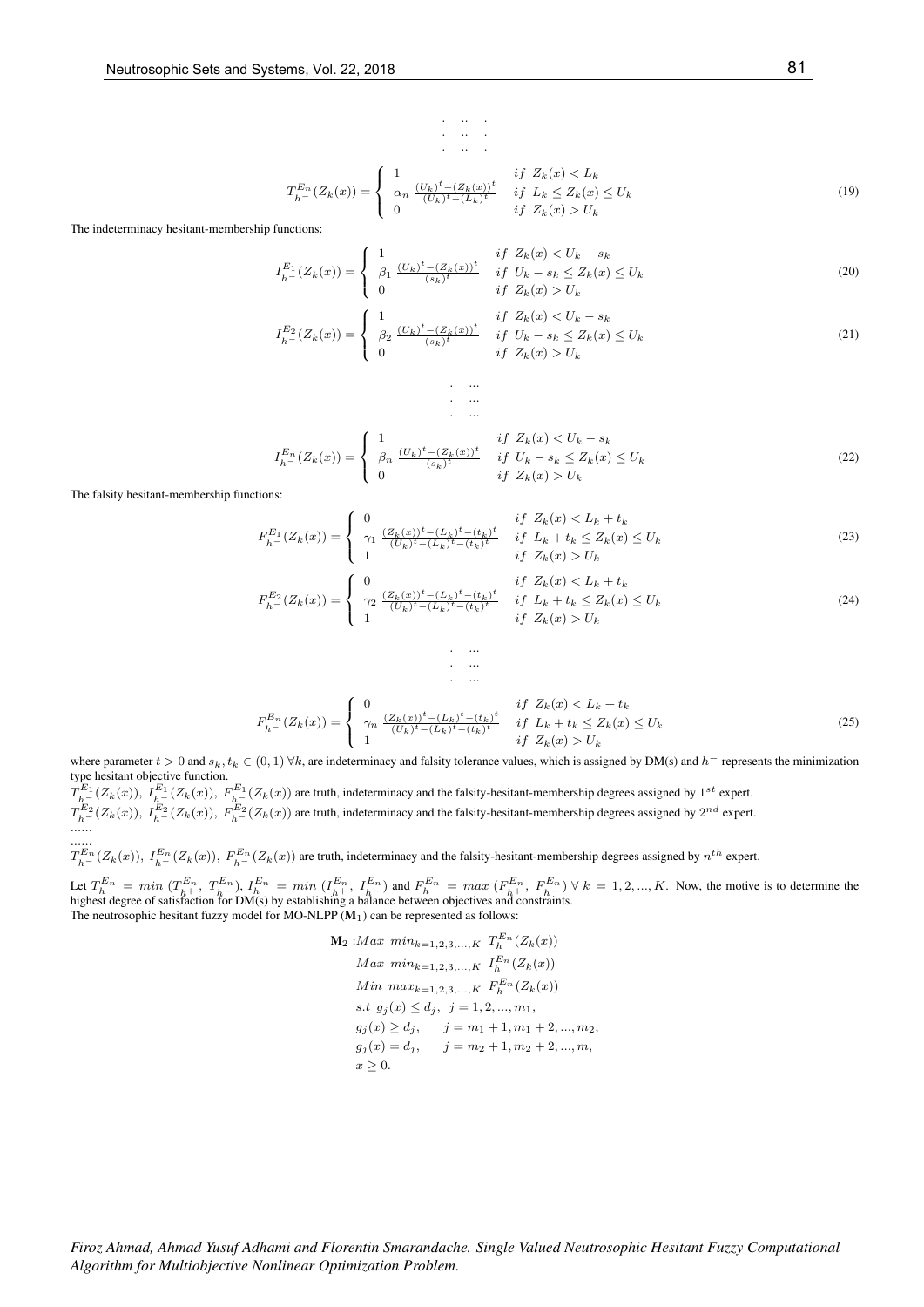With the help of auxiliary parameters, model  $M_2$  can be transformed into the following form  $M_3$ .

$$
M_3: Max \frac{\sum \alpha_n}{n}
$$
  
\n
$$
Max \frac{\sum \beta_n}{n}
$$
  
\n
$$
Min \frac{\sum \gamma_n}{n}
$$
  
\n
$$
s.t. T_{h+}^{E_n}(Z_k(x)) \ge \alpha_n, I_{h+}^{E_n}(Z_k(x)) \ge \beta_n, F_{h+}^{E_n}(Z_k(x)) \le \gamma_n
$$
  
\n
$$
T_{h-}^{E_n}(Z_k(x)) \ge \alpha_n, I_{h-}^{E_n}(Z_k(x)) \ge \beta_n, F_{h-}^{E_n}(Z_k(x)) \le \gamma_n
$$
  
\n
$$
g_j(x) \le d_j, j = 1, 2, ..., m_1,
$$
  
\n
$$
g_j(x) \ge d_j, j = m_1 + 1, m_1 + 2, ..., m_2,
$$
  
\n
$$
g_j(x) = d_j, j = m_2 + 1, m_2 + 2, ..., m,
$$
  
\n
$$
x \ge 0, \quad \alpha_n, \beta_n, \gamma_n \in (0, 1)
$$
  
\n
$$
\alpha_n + \beta_n + \gamma_n \le 3, \quad \alpha_n \ge \beta_n, \quad \alpha_n \ge \gamma_n, \quad \forall n.
$$

Using linear membership function, model  $M_3$  can be written as in  $M_4$ .

$$
\mathbf{M}_{4} : Max \ \chi = \frac{\alpha_{1} + \alpha_{2} + \dots + \alpha_{n}}{n} + \frac{\beta_{1} + \beta_{2} + \dots + \beta_{n}}{n} - \frac{\gamma_{1} + \gamma_{2} + \dots + \gamma_{n}}{n}
$$
\n
$$
s.t. T_{h+1}^{E_{1}}(Z_{k}(x)) \geq \alpha_{1}, T_{h+1}^{E_{2}}(Z_{k}(x)) \geq \alpha_{2}, \dots, T_{h+1}^{E_{n}}(Z_{k}(x)) \geq \alpha_{n}
$$
\n
$$
I_{h+1}^{E_{1}}(Z_{k}(x)) \geq \beta_{1}, I_{h+1}^{E_{2}}(Z_{k}(x)) \geq \beta_{2}, \dots, I_{h+1}^{E_{n}}(Z_{k}(x)) \geq \beta_{n}
$$
\n
$$
F_{h+1}^{E_{1}}(Z_{k}(x)) \leq \gamma_{1}, F_{h+1}^{E_{2}}(Z_{k}(x)) \leq \gamma_{2}, \dots, F_{h+1}^{E_{n}}(Z_{k}(x)) \leq \gamma_{n}
$$
\n
$$
T_{h-1}^{E_{1}}(Z_{k}(x)) \geq \alpha_{1}, T_{h-1}^{E_{2}}(Z_{k}(x)) \geq \alpha_{2}, \dots, T_{h-1}^{E_{n}}(Z_{k}(x)) \geq \alpha_{n}
$$
\n
$$
I_{h-1}^{E_{1}}(Z_{k}(x)) \geq \beta_{1}, I_{h-1}^{E_{2}}(Z_{k}(x)) \geq \beta_{2}, \dots, I_{h-1}^{E_{n}}(Z_{k}(x)) \geq \beta_{n}
$$
\n
$$
F_{h-1}^{E_{1}}(Z_{k}(x)) \leq \gamma_{1}, F_{h-1}^{E_{2}}(Z_{k}(x)) \leq \gamma_{2}, \dots, F_{h-1}^{E_{n}}(Z_{k}(x)) \leq \gamma_{n}
$$
\n
$$
g_{j}(x) \leq d_{j}, \quad j = 1, 2, \dots, m_{1},
$$
\n
$$
g_{j}(x) \geq d_{j}, \quad j = m_{1} + 1, m_{1} + 2, \dots, m_{2},
$$
\n
$$
g_{j}(x) = d_{j}, \quad j = m_{2} + 1, m_{2}
$$

Finally, model M4 gives the compromise solution to MO-NLPP.

#### 3.3 Proposed NHFPA algorithm for MO-NLPP

The whole procedure from problem formulation to final solvable model  $M_4$  discussed in section 3 is summarized as step-wise algorithm.

**Step-1.** Formulate the multiobjective nonlinear programing problems as in  $M_1$ .

**Step-2.** Determine the bounds  $U_k$  and  $L_k$ , for each objective by using equation (7).

Step-3. By using  $U_k$  and  $L_k$ , define the upper and lower bound for truth hesitant, indeterminacy hesitant and falsity hesitant membership functions as given in equation  $(8)-(25)$ .

Step-4. Ask for the truth hesitant, indeterminacy hesitant and the falsity hesitant membership degrees from different experts or DM(s).

Step-5. Formulate MO-NLPP under neutrosophic hesitant fuzzy environment defined in M4.

Step-6. Solve the multiobjective nonlinear programing problem in order to obtain the compromise solution using suitable techniques or some optimizing software packages.

### 4 Experimental study

In order to show the efficiency and validity of the proposed method, we adopted the numerical example of the manufacturing system discussed by Singh and Yadav [19]. The DM(s) of the company intends to maximize the total profit incurred over products and minimize the total time required for each product. Also, assumed that the DM(s) seeks three experts' opinion in the decision-making process. Therefore, the crisp multiobjective non-linear programming problem formulation [19] is given as follows:

$$
\mathbf{M}_1: Max \ Z_1(x) = 99.875x_1^{\frac{1}{2}} - 8x_1 + 119.875x_2^{\frac{1}{2}} - 10.125x_2 + 95.125x_3^{\frac{1}{3}} - 8x_3
$$
  
\n
$$
Min \ Z_2(x) = 3.875x_1 + 5.125x_2 + 5.9375x_3
$$
  
\n
$$
s.t \ 2.0625x_1 + 3.875x_2 + 2.9375x_3 \le 333.125
$$
  
\n
$$
3.875x_1 + 2.0625x_2 + 2.0625x_3 \le 365.625
$$
  
\n
$$
2.9375x_1 + 2.0625x_2 + 2.9375x_3 \ge 360
$$
  
\n
$$
x_1, x_2, x_3 \ge 0.
$$

On solving each objective function individually given in  $(M_1)$ , we get the following individual best solution, lower and upper bound for each objective.  $X^1 = (57.82, 13.09, 55.53), X^2 = (62.26, 0, 60.28)$  along with  $L_1 = 180.72, U_1 = 516.70, L_2 = 599.23$  and  $U_2 = 620.84$ .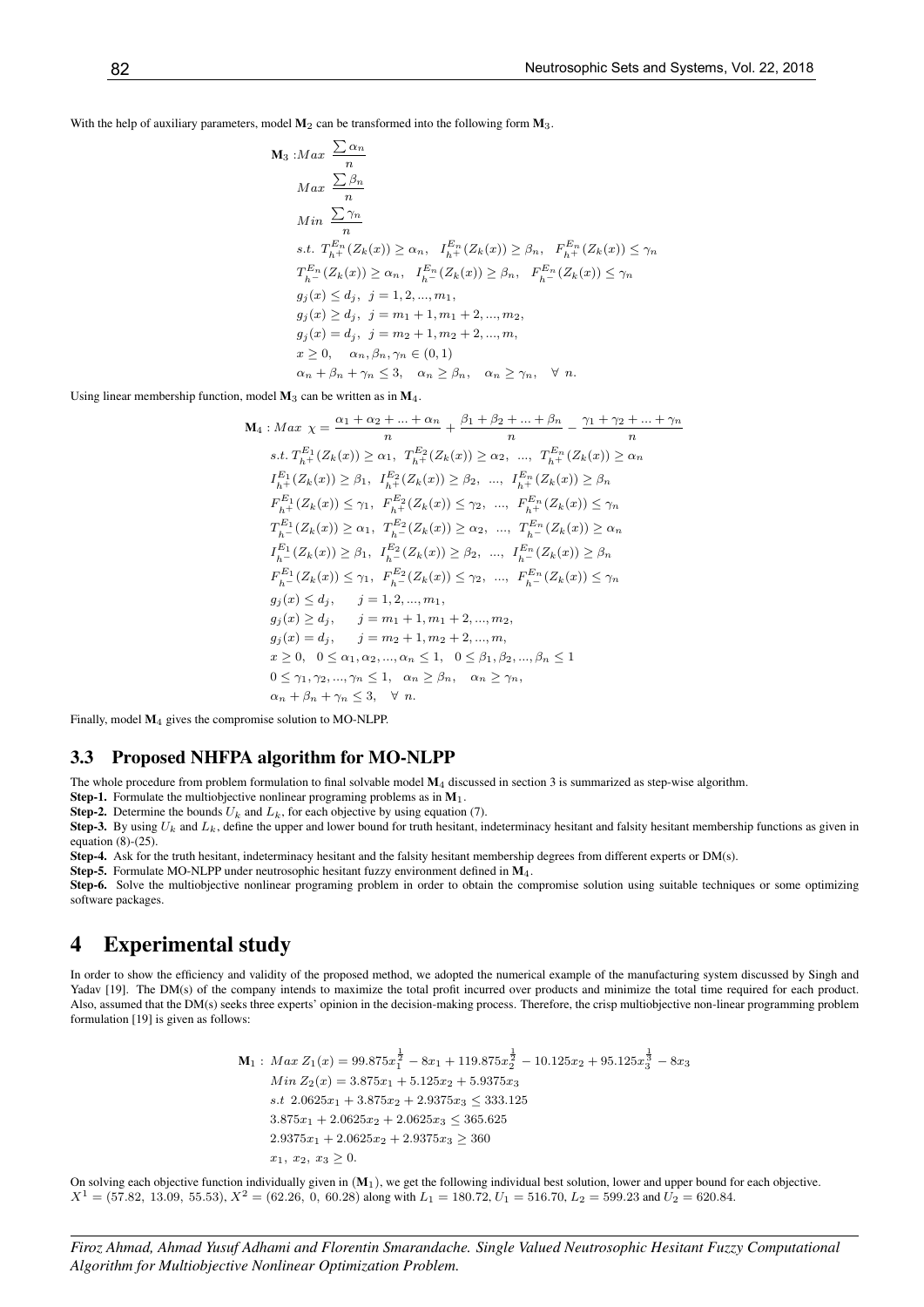Since, the first objective  $Z_1(x)$  is of maximization type and the satisfaction level of Experts or DMs increases if the values of objective function tends towards its upper bound. Therefore the truth hesitant membership, indeterminacy hesitant membership and falsity hesitant membership functions of upper bound can be represented as follows:

For  $Z_1$ : The upper and lower bound for first objective and its membership functions.

$$
T_{h}^{E_{1}}(Z_{1}(x)) = \begin{cases} 0 & \text{if } Z_{1}(x) < 180.72 \\ 0.98 & \frac{(99.875x_{2}^{\frac{1}{2}} - 8x_{1} + 119.875x_{2}^{\frac{1}{2}} - 10.125x_{2} + 95.125x_{3}^{\frac{1}{2}} - 8x_{3})^{t} - (180.72)^{t}}{51.67.0} & \text{if } Z_{1}(x) > 516.70 \\ 0 & \text{if } Z_{1}(x) < 516.70 \\ T_{h}^{E_{2}}(Z_{1}(x)) = \begin{cases} 0 & \text{if } Z_{1}(x) < 516.70 \\ 0.99 & \frac{(99.875x_{2}^{\frac{1}{2}} - 8x_{1} + 119.875x_{2}^{\frac{1}{2}} - 10.125x_{2} + 95.125x_{3}^{\frac{1}{2}} - 8x_{3})^{t} - (180.72)^{t}}{516.70} & \text{if } Z_{1}(x) < 516.70 \\ 0.87 & \text{if } Z_{1}(x) < 516.70 \\ T_{h+}^{E_{3}}(Z_{1}(x)) = \begin{cases} 0 & \text{if } Z_{1}(x) < 180.72 \\ 0 & \text{if } Z_{1}(x) < 516.70 \\ 0.98 & \frac{(99.875x_{2}^{\frac{1}{2}} - 8x_{1} + 119.875x_{2}^{\frac{1}{2}} - 10.125x_{2} + 95.125x_{3}^{\frac{1}{2}} - 8x_{3})^{t} - (180.72)^{t}}{51.67.0} & \text{if } Z_{1}(x) > 516.70 \\ 0 & \text{if } Z_{1}(x) < 516.70 \\ 0.91 & \text{if } Z_{1}(x) < 180.72 \end{cases} & \text{if } Z_{1}(x) < 516.70 \\ T_{h+}^{E_{2}}(Z_{1}(x)) = \begin{cases} 0 & \text{if } Z_{1}(x) < 180.72 \\ 0.99 & \frac{(99.875
$$

Similarly, the second objective  $Z_2(x)$  is of minimization type and the satisfaction level of Experts or DMs increases if the values of objective function tends towards its lower bound. Thus the truth hesitant membership, indeterminacy hesitant membership and falsity hesitant membership functions of lower bound can be represented as follows:

For  $Z_2$ : The upper and lower bound for second objective and its membership functions.

$$
T_{h}^{E_{1}}(Z_{2}(x)) = \begin{cases} 1 & if \ Z_{2}(x) < 599.23 \\ 0.98 \frac{(620.84)^{t} - (3.875x_{1} + 5.125x_{2} + 5.9375x_{3})^{t}}{(620.84)^{t} - (599.23)^{t}} & if \ 599.23 \le Z_{2}(x) \le 620.84 \\ 0 & if \ Z_{2}(x) > 620.84 \end{cases}
$$
(35)  
\n
$$
T_{h}^{E_{2}}(Z_{2}(x)) = \begin{cases} 1 & if \ Z_{2}(x) < 599.23 \\ 0.99 \frac{(620.84)^{t} - (3.875x_{1} + 5.125x_{2} + 5.9375x_{3})^{t}}{(620.84)^{t} - (599.23)^{t}} & if \ 599.23 \le Z_{2}(x) \le 620.84 \\ 0 & if \ Z_{2}(x) > 620.84 \end{cases}
$$
(36)  
\n
$$
T_{h}^{E_{3}}(Z_{2}(x)) = \begin{cases} 1 & if \ Z_{2}(x) < 599.23 \\ 0 & (620.84)^{t} - (3.875x_{1} + 5.125x_{2} + 5.9375x_{3})^{t}} & if \ 599.23 \le Z_{2}(x) \le 620.84 \\ 0 & if \ Z_{2}(x) > 620.84 \end{cases}
$$
(37)  
\n
$$
T_{h}^{E_{1}}(Z_{2}(x)) = \begin{cases} 1 & if \ Z_{2}(x) < 620.84 \\ 0.98 \frac{(620.84)^{t} - (3.875x_{1} + 5.125x_{2} + 5.9375x_{3})^{t}}{(s_{2})^{t}} & if \ 620.84 - s_{2} \le Z_{2}(x) \le 620.84 \\ 0 & if \ Z_{2}(x) > 620.84 \end{cases}
$$
(38)  
\n
$$
T_{h}^{E_{2}}(Z_{2}(x)) = \begin{cases} 1 & if \ Z_{2}(x) < 620.84 \\ 0.99 \frac{(62
$$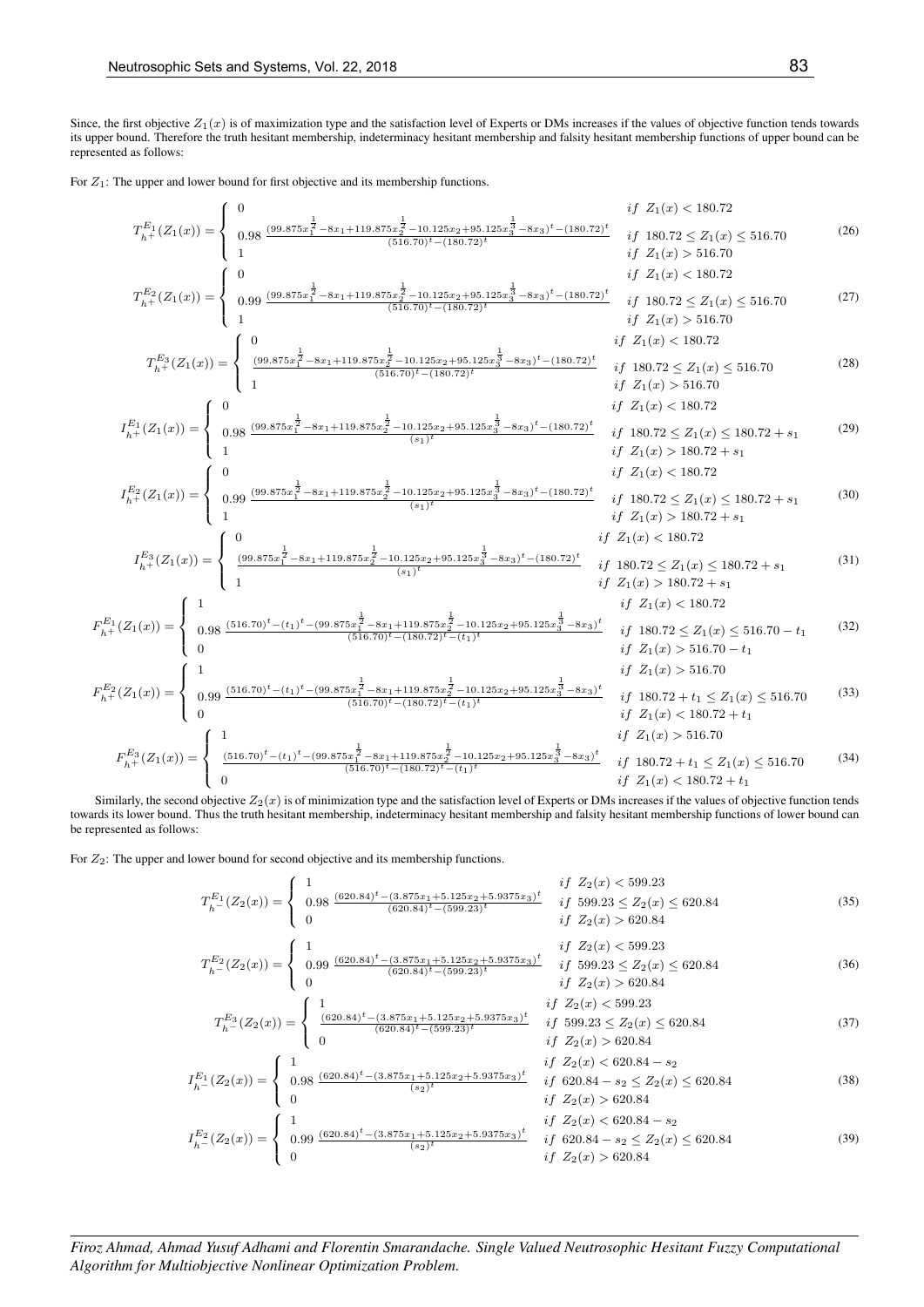$$
I_{h}^{E_{3}}(Z_{2}(x)) = \begin{cases} 1 & if \ Z_{2}(x) < 620.84 - s_{2} \\ \frac{(620.84)^{t} - (3.875x_{1} + 5.125x_{2} + 5.9375x_{3})^{t}}{(s_{2})^{t}} & if \ 620.84 - s_{2} \le Z_{2}(x) \le 620.84 \end{cases} \tag{40}
$$
  
\n
$$
F_{h}^{E_{1}}(Z_{2}(x)) = \begin{cases} 0 & if \ Z_{2}(x) > 620.84 \\ 0.98 & if \ Z_{2}(x) > 620.84 \\ 1 & (620.84)^{t} - (599.23)^{t} - (t_{2})^{t} \\ 1 & if \ 599.23 + t_{2} \le Z_{2}(x) \le 620.84 \end{cases} \tag{41}
$$
  
\n
$$
I_{h}^{E_{2}}(Z_{2}(x)) = \begin{cases} 0 & if \ Z_{2}(x) > 620.84 \\ 1 & if \ Z_{2}(x) > 620.84 \end{cases} \tag{41}
$$
  
\n
$$
I_{h}^{E_{2}}(Z_{2}(x)) = \begin{cases} 0 & if \ Z_{2}(x) < 599.23 + t_{2} \\ 0.99 & \frac{(3.875x_{1} + 5.125x_{2} + 5.9375x_{3})^{t} - (599.23)^{t} - (t_{2})^{t}}{(620.84)^{t} - (599.23)^{t} - (t_{2})^{t}} & if \ 599.23 + t_{2} \le Z_{2}(x) \le 620.84 \end{cases} \tag{42}
$$
  
\n
$$
I_{h}^{E_{3}}(Z_{2}(x)) = \begin{cases} 0 & if \ Z_{2}(x) < 599.23 + t_{2} \\ 1 & \frac{(3.875x_{1} + 5.125x_{2} + 5.9375x_{3})^{t} - (599.23)^{t} - (t_{2})^{t}}{t} & if \ Z_{2}(x) < 599.23 + t_{2} \\ 1 & if \ Z_{2}(x) > 620.84 \end{cases} \tag{
$$

The final solution model is given as follows:

$$
M_4: Max \chi=\frac{\alpha_1+\alpha_2+\alpha_3}{3}+\frac{\beta_1+\beta_2+\beta_3}{3}-\frac{\gamma_1+\gamma_2+\gamma_3}{3}
$$
\ns.t. 0.98 
$$
\frac{(99.875x_1^{\frac{1}{2}}-8x_1+119.875x_2^{\frac{1}{2}}-10.125x_2+95.125x_3^{\frac{1}{2}}-8x_3)^t-(180.72)^t}{(516.70)^t-(180.72)^t} \geq \alpha_1
$$
\n
$$
0.99 \frac{(99.875x_1^{\frac{1}{2}}-8x_1+119.875x_2^{\frac{1}{2}}-10.125x_2+95.125x_3^{\frac{1}{2}}-8x_3)^t-(180.72)^t}{(516.70)^t-(180.72)^t} \geq \alpha_2
$$
\n
$$
\frac{(99.875x_1^{\frac{1}{2}}-8x_1+119.875x_2^{\frac{1}{2}}-10.125x_2+95.125x_3^{\frac{1}{2}}-8x_3)^t-(180.72)^t}{(516.70)^t-(180.72)^t} \geq \alpha_3
$$
\n
$$
0.98 \frac{(99.875x_1^{\frac{1}{2}}-8x_1+119.875x_2^{\frac{1}{2}}-10.125x_2+95.125x_3^{\frac{1}{2}}-8x_3)^t-(180.72)^t}{(s_1)^t} \geq \beta_1
$$
\n
$$
0.99 \frac{(99.875x_1^{\frac{1}{2}}-8x_1+119.875x_2^{\frac{1}{2}}-10.125x_2+95.125x_3^{\frac{1}{2}}-8x_3)^t-(180.72)^t}{(s_1)^t} \geq \beta_2
$$
\n
$$
0.98 \frac{(516.70)^t-(t_1)^t-(99.875x_1^{\frac{1}{2}}-8x_1+119.875x_2^{\frac{1}{2}}-10.125x_2+
$$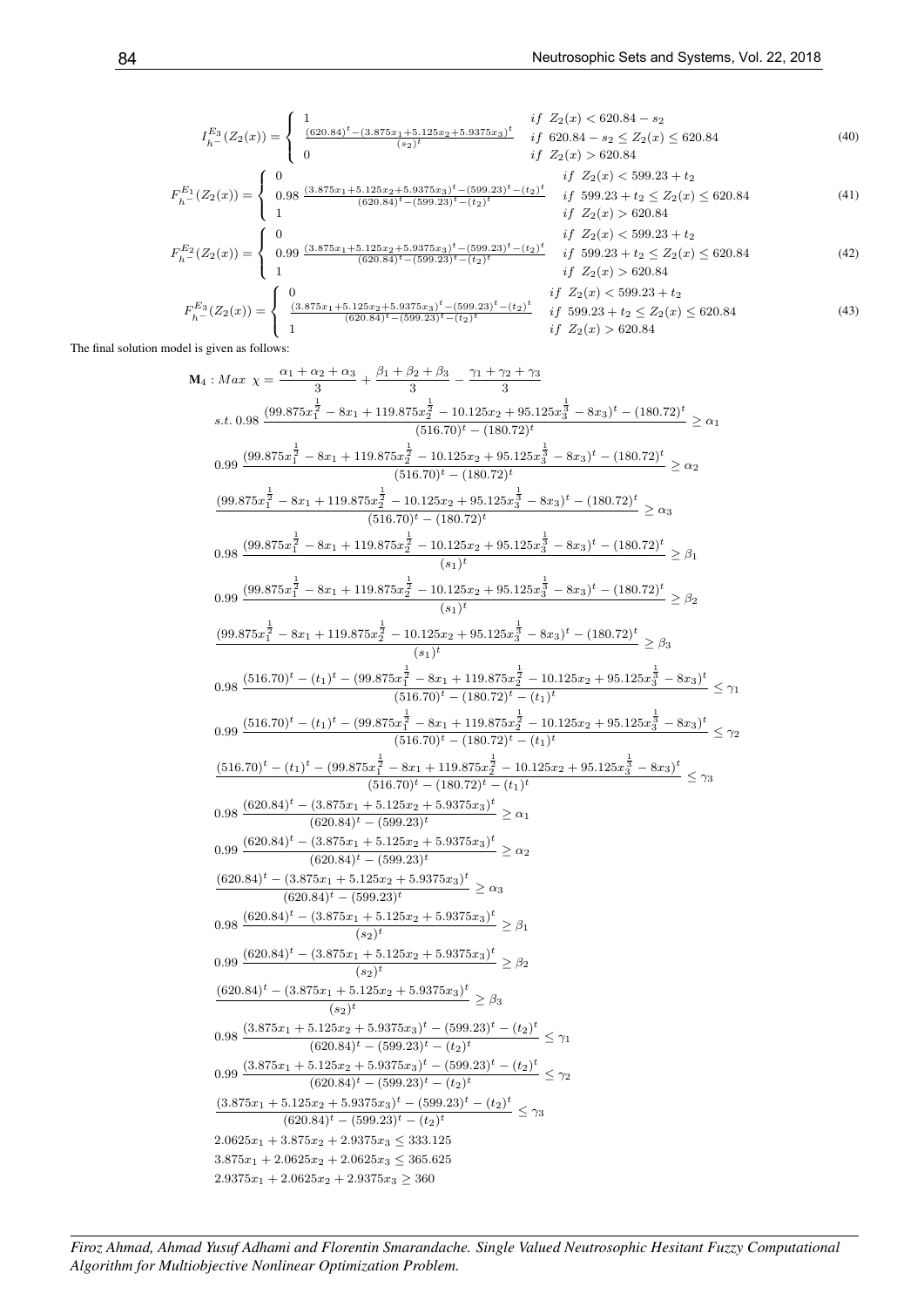The multiobjective nonlinear programming problem  $M_4$  has been written in AMPL language and solved using solvers available on NEOS server online facility provided by Wisconsin Institutes for Discovery at the University of Wisconsin in Madison for solving Optimization problems, see (Server [18]). At  $t = 2$ , the optimal solution of the multiobjective nonlinear programming problem by using the proposed neutrosophic hesitant fuzzy programming approach (NHFPA) is  $x = (60.48, 5.26, 58.37), Z_1 = 416.58, Z_2 = 607.88$  with the degree of satisfaction  $\chi = 1.20$  respectively.

#### 4.1 Comparative study

The multiobjective nonlinear programming problem of manufacturing system with conflicting objectives have been solved by using proposed neutrosophic hesitant fuzzy programming approach (NHFPA). The solution results obtained by proposed method and with other existing approaches discussed in [19] have been summarized in Table-1. From the table, it is clear that the minimum deviation from ideal solution of each objective function is 100.12 and 0.41 by using proposed NHFPA and  $\gamma$ - operator respectively. Furthermore, the highest satisfaction level has been attained by proposed approach i.e;  $\gamma$ =1.20, which reveals the superiority of proposed NHFPA over other existing approaches in terms of satisfactory degree of DM(s). Fig-3 shows the graphical representation of the objective functions and satisfaction level obtained by different approaches.

| Solution method                | Objective values |            | Deviations from ideal solutions |               | Satisfaction level   |
|--------------------------------|------------------|------------|---------------------------------|---------------|----------------------|
|                                | Max. $Z_1$       | Min. $Z_2$ | $(U_1 - Z_1)$                   | $(Z_2 - L_2)$ |                      |
| Zimmerman's technique [19]     | 409.70           | 607.28     | 107                             | 8.05          | $\lambda$ = 0.62     |
| $\gamma$ - operator [19]       | 288.86           | 599.64     | 227.84                          | $0.41$ (min.) | $\phi(x) = 0.96$     |
| Min. bounded sum operator [19] | 416.58           | 607.88     | 100.12                          | 8.65          | $\psi(x) = 0.99$     |
| Proposed NHFPA                 | 416.58           | 607.88     | $100.12$ (min.)                 | 8.65          | $\chi$ = 1.20 (max.) |



(a) Objective functions obtained by different approaches. (b) Satisfaction level achieved by different approaches.





# 5 Conclusions

In this study, a new approach has been suggested to solve the multiobjective nonlinear programming problem in the neutrosophic hesitant fuzzy environment. The proposed neutrosophic hesitant fuzzy programming approach (NHFPA) comprises three different membership functions, namely; truth hesitant, indeterminacy hesitant and a falsity hesitant membership function which contains a set of different values between 0 and 1. The proposed approach provides the more realistic framework and considers various aspects of the DM's neutral thoughts with hesitations in the decision-making process. The main contribution by introducing the proposed approach is that it allows the DM(s) to express his/her(their) degree of hesitation and neutral thoughts according to the need of adverse situations in a convenient manner. In order to show the superiority of proposed NHFPA, it is applied to solve multiobjective nonlinear programming problem in the manufacturing system. To best of our knowledge, no such approach is suggested in the literature to solve MO-NLPP in such an efficient and effective manner.

Therefore, the proposed NHFPA will be very helpful in such a typical situation when the DM(s) have some neutral thoughts and also with a set some hesitation values in the decision-making process. In future, the proposed approach may be applied to the multiobjective fractional programming problem, bi-level nonlinear programming problem, multilevel fractional programming problem etc.

## References

[1] M. Abdel-Basset, M. Gunasekaran, M. Mohamed, and F. Smarandache. A novel method for solving the fully neutrosophic linear programming problems. *Neural Computing and Applications*, 6, 2018. ISSN 0941-0643. doi: 10.1007/s00521-018-3404-6. URL http://link.springer.com/10.1007/s00521-018-3404-6.